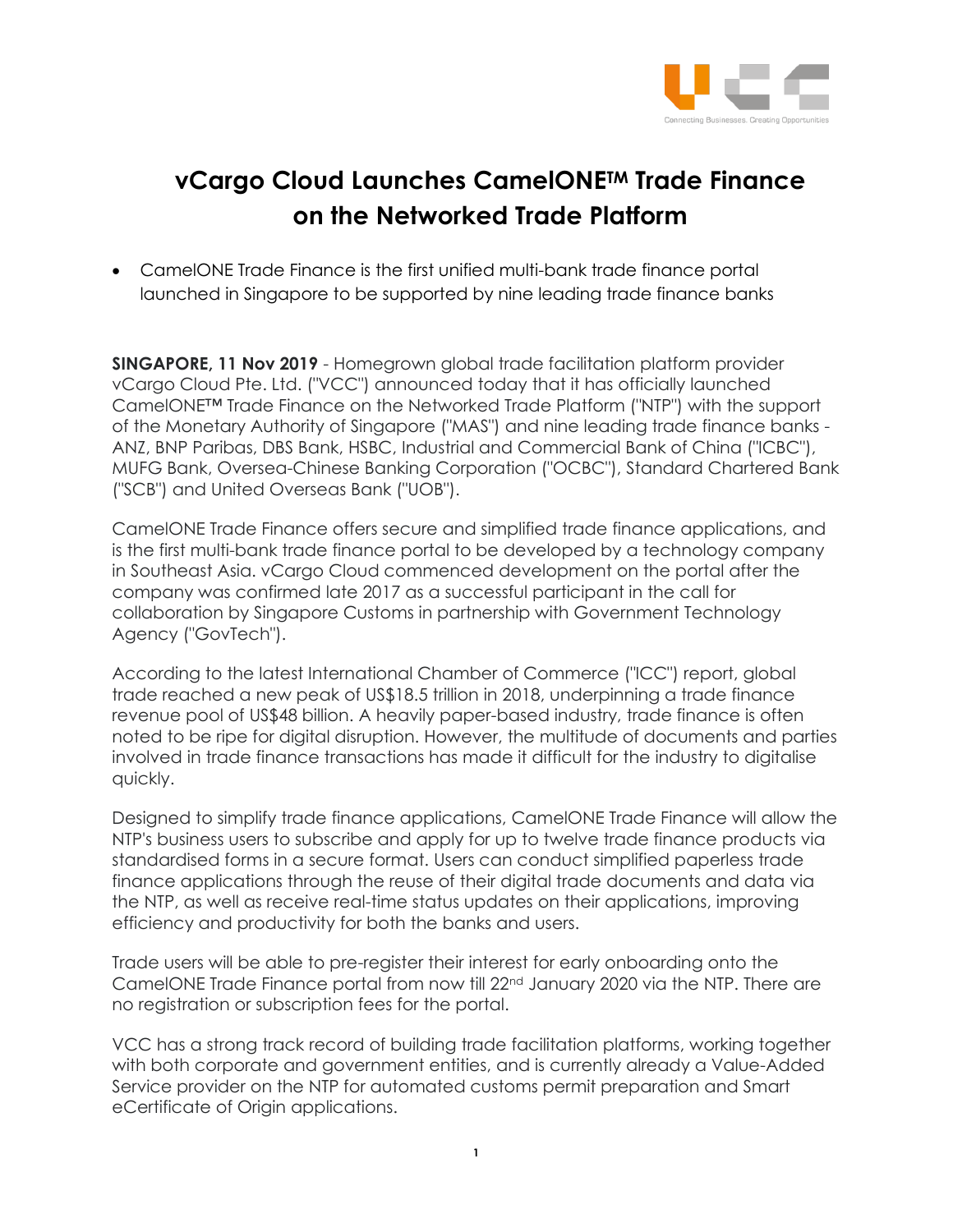

The development of CamelONE Trade Finance is in line with VCC's mission to create a digitalised global trade ecosystem allowing traders to conduct all trade-related activities in the Buy-Ship-Pay reference model developed by UN/CEFACT.

VCC's CamelONE trade platform - which has been deployed in 16 countries across Asia and Africa - connects importers, exporters, logistics companies, warehouses, banks, insurers, government agencies and other players on a unified platform that supports the entire trade process.

**Mr Desmond Tay, Chief Executive Officer of VCC,** commented, "VCC is honoured to be able to work with the NTP, MAS and nine leading trade finance banks to launch CamelONE Trade Finance on the NTP today. We believe this portal will benefit both traders and banks immensely in the long run, and will soon become an integral part of every trader's activities."

– End –

## **About vCargo Cloud ("VCC")**

Headquartered in Singapore, VCC is the leading Infocomm Technology ("ICT") solutions and service provider in Asia, specialising in technological solutions for governments and enterprises worldwide, in the domain of trade and logistics. We provide e-trade and efreight solutions through VCC CamelONE™ platform, connecting key stakeholders in the trade and logistics industry globally; including government agencies, traders, freight forwarders, carriers and financial institutions.

Backed by a team of experienced and dedicated IT and logistics professionals, VCC revolutionises the e-trade sector through designing and providing an IT infrastructure consisting of a cloud messaging platform that enables the exchange of digitalised data for cargo and financial information, allowing stakeholders in trade, logistics and supply chain to communicate and collaborate virtually on the platform, simplifying global trade.

On an international level, VCC's strategic partners include Asian Development Bank, International Air Transport Association, International Federation of Freight Forwarders Associations, Kenya Trade Network Agency, and Mauritius Network Services. Additionally, we also work closely with Singapore government agencies, including CAAS, Enterprise Singapore, IMDA, SCE, Singapore Customs, as well as chambers and industrial associations.

For more information, please visit [www.vcargocloud.com](http://www.vcargocloud.com/)